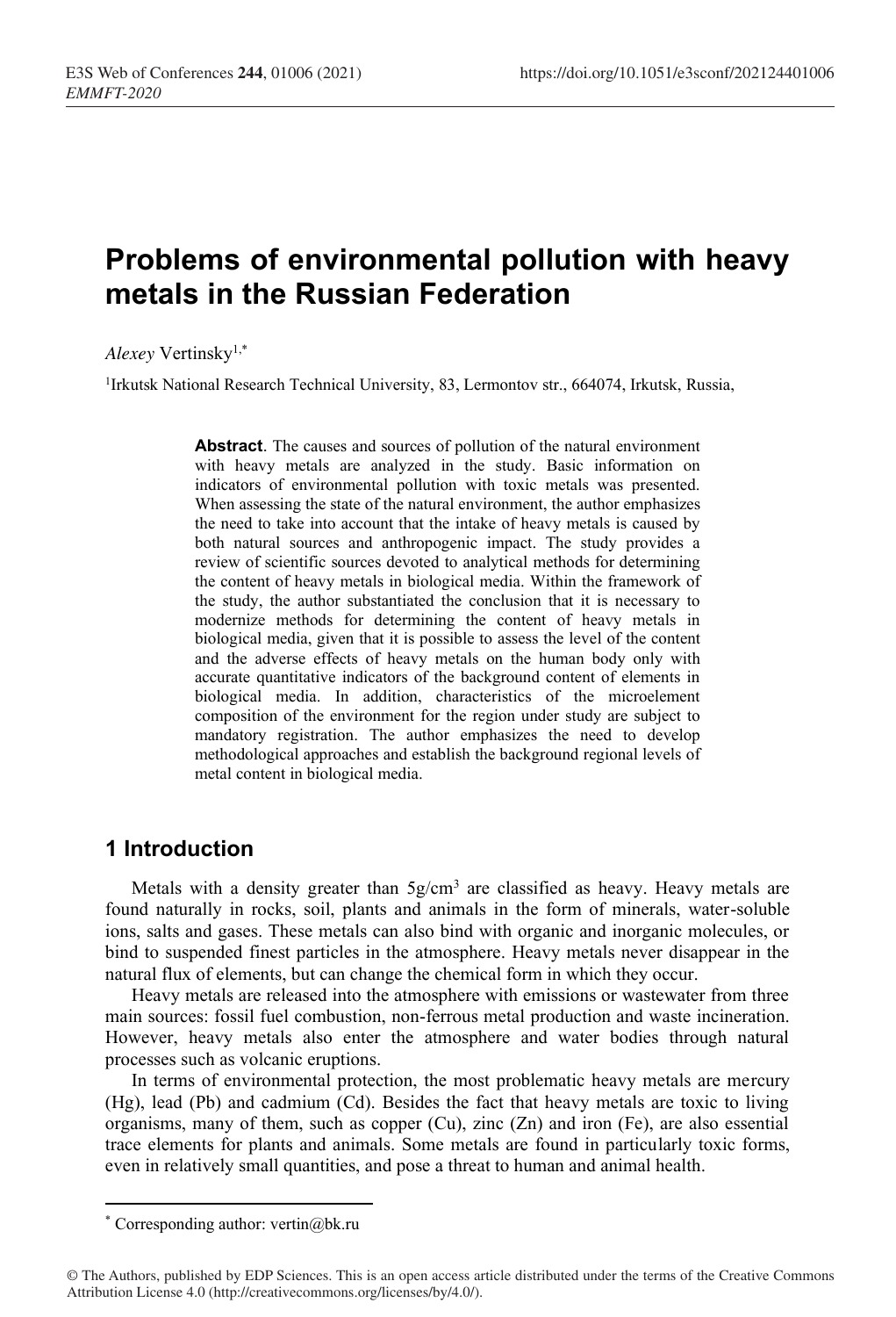**The urgency** of the problem of environmental pollution with heavy metals is explained, first of all, by the wide spectrum of their action on the human body. Heavy metals affect almost all systems of the body, providing toxic, allergic, carcinogenic, gonadotropic effects. As already noted, some inorganic ions are absolutely essential for normal metabolism, such as sodium, potassium, zinc, selenium, and iodine. Others (mercury, cadmium, lead) do not perform any functions and, on the contrary, have a toxic effect when accumulated in high concentrations.

**The object of the research** is the impact of heavy metals on the human body.

**The subject of the research** is scientific literature on the problems of assessing the impact of heavy metals on the human body.

**The aim of the research** is to study the results of domestic and foreign studies in the field of assessing the impact of heavy metals on the human body.

**Research objectives:** 1) characterization of sources and causes of pollution of the environment with heavy metals; 2) study of the toxic effects of metal compounds on the human body; 3) a review of scientific literature devoted to the analysis of methods for detecting heavy metals in biological media.

### **2 Sources and causes of environmental pollution with heavy metals**

The most powerful sources of harmful emissions containing heavy metals are metallurgical enterprises specializing in the smelting and processing of non-ferrous metals, for example, the concentration of lead, cadmium and other metals increases hundreds of times in the areas adjacent to such enterprises, while the average area of influence of such industrial production is up to  $1000 \text{ km}^2$  [1].

Energy providers are also emitters of huge amounts of heavy metal waste.

Another source of heavy metal pollution is the exhaust gases of cars, with which a significant amount of lead gets into the environment and soil. Road traffic pollution is one of the most dangerous, it affects the content of heavy metals in the soil not only near cities, but also wherever transport routes pass.

Some ameliorants, for example, some soil structure formers, instead of improving arable land and stimulating plant growth, enrich the soil with lead, copper, bismuth, etc.

Thus, when assessing the state of the natural environment, it is necessary to take into account that the intake of heavy metals is caused by both natural sources and anthropogenic impact. Air pollution occurs mainly during the combustion of coal and other fossil fuels, in the smelting of iron and non-ferrous metals. Some trace elements, especially Se, Au, Pb, Sn, Cd, Bi, and Te, can be more than 1000 times their natural concentration in air. In general, elements that form volatile compounds or are part of fine particles during coal combustion and other industrial processes can be more easily released into the atmosphere. Natural sources include aeolian dust, volcanic eruptions, evaporation from the surface of the water, and some others. Atmospheric deposition of trace elements, mainly heavy metals, are involved in the pollution of all other components of the biosphere - water, soil and vegetation [2].

#### **3 The influence of heavy metals on the human body**

It is important to emphasize that the toxicity of inorganic ions depends on many factors, including age, sex, physiological state of the body, the presence of concomitant diseases, as well as the route of entry and dose. Thus, children are at a greater risk of lead poisoning than adults, which is associated with more intense absorption of this heavy metal in the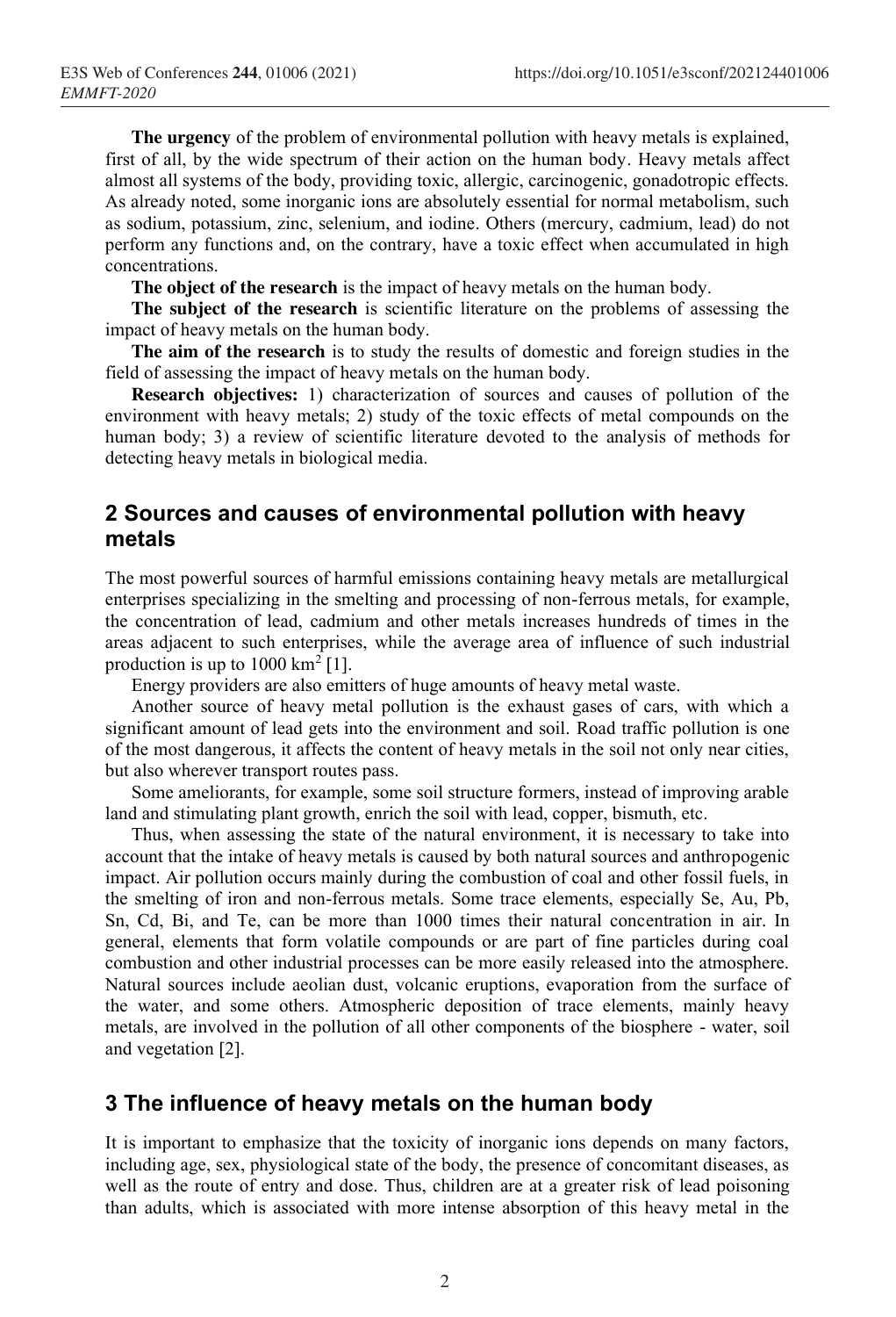intestines and greater vulnerability of the nervous system in childhood. Elemental mercury does not have any toxic effect when it enters the gastrointestinal tract or intact skin, but it can cause multiple organ failure in the case of inhalation.

The main sources of entry of heavy metals and trace elements are food and water, inhaled air, and, in some cases, drugs.

Most often, cases of poisoning with heavy metals and microelements are recorded at work. One of the most striking manifestations of the toxic effects of metal compounds on the body is the so-called metal fever. This flu-like condition occurs as a result of acute upper respiratory tract exposure to heavy metal oxide vapors and is most commonly seen in metal mining and processing workers. The most common cause of "metal fever" is poisoning with oxides of zinc, magnesium, cobalt and copper.

Nowadays, an extensive scientific base has been formed on the symptomatology of clinical manifestations under the influence of heavy metals, and the factors of ecologically caused diseases of the population are presented. The effects of heavy metals on the human body have been studied in detail in numerous studies. These consequences are different. Central and peripheral nervous system damage is a common symptom of aluminum, arsenic, lead, mercury and copper poisoning. A number of scientific works have studied in detail the pathology of the nervous system in acute oral poisoning with thallium salts [3]. It is pertinent to note that few clinical cases of thallium poisoning are described in the world literature [4,5-8]. At present, based on single precedents, it is difficult to form a unified idea of the damage features, since patients are not comparable in age, the route of entry of the poison into the body, the timing and severity of poisoning, the level of thallium in biological media. In addition, several systems are involved in the pathological process, early symptoms are nonspecific, and characteristic signs appear late [9].

The suppression of the hematopoietic function is observed in case of poisoning with arsenic and lead, the excretory function - with arsenic, cadmium, chromium, selenium, lead, mercury. Damage to the mucous membranes of the gastrointestinal tract is typical in case of alimentary poisoning with cobalt, copper, iron, zinc and selenium, lung tissue damage - in case of inhalation poisoning with compounds of nickel, aluminum, manganese and mercury [10,11-13].

Thus, the active production of chemical products that enter the natural environment is harmful to the human body. As a result, the immunobiological reactivity of urban residents, including the child population, changes. A large number of studies have described the disorders of the main regulatory systems of the body as a result of exposure to heavy metals. This contributes to a massive increase in morbidity, genetic disorders and other changes, which in scientific research are called ecological pathology [14,15].

Despite the large number of scientific studies in this area, the most difficult issues to date are the issues of clinical and laboratory diagnostics of diseases caused by exposure to heavy metals associated with the general symptoms of many diseases. In addition, in a number of dissertation studies, the need to improve the methods of identification and quantitative determination of metals in the study of objects of biological origin is noted [16].

## **4 Review of scientific literature analyzing methods for the detection of heavy metals in biological media**

The allocation of this issue within the framework of the research topic is caused by a number of circumstances. First of all, by the need to develop methods for the analysis of biological materials, which would differ in their availability in terms of time and financial costs, as well as efficiency - allowing the most probable determination of quantitative indicators of the background content elements in biological media. It should be noted that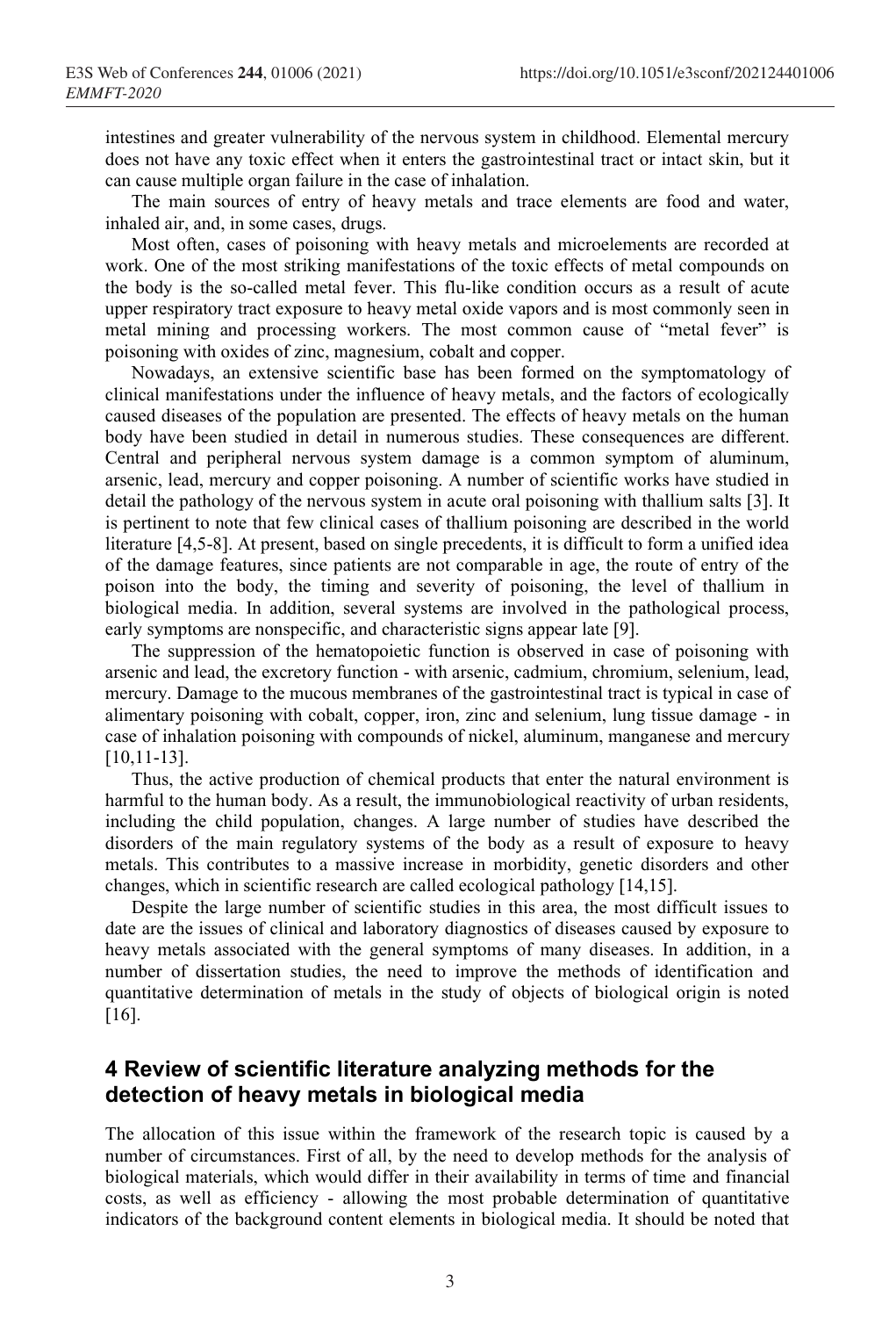the clinical picture of heavy metal intoxication does not have any specific signs and often proceeds as multiple organ failure. For this reason, the main diagnostic method is the analysis of the concentrations of toxic metals in various biological media.

In the context of the study, it is advisable to highlight several problems that occur in the practice of developing control of the content of toxic metals in biological media. Control allows preventing the negative impact of environmental factors associated with environmental pollution.

The first problem is associated with an objective assessment of the actual pollution of environmental objects. The assessment has a close relationship with the health of people inhabiting the territory of large industrial complexes [17,18]. As part of the analysis of studies devoted to a comprehensive assessment of the state of the environment, it is possible to note the insufficient study of the issues of human interaction with the environment in the ecological system "man-dose", where a complex of factors of anthropogenic nature affects a person [19,20].

As already emphasized, the most powerful sources of harmful emissions containing heavy metals are: 1) metallurgical enterprises specializing in the smelting and processing of non-ferrous metals; 2) energy enterprises; 3) road transport. As a result, the environmental situation is very difficult in those regions where these enterprises are located. And such factors as the movement of surface and groundwater, wind flow, contribute to the fact that chemical compounds that daily enter the environment migrate and redistribute over considerable distances [21]. All this makes it necessary to determine the reference limits for the content of chemical elements in the human body in relation to the population living in industrial regions with a difficult ecological situation.

In this regard, it should be noted that the environmental safety assessment should be based, among other things, on the indicators of the health status of the population of industrially developed regions [22,23]. So, for example, the ratio of the content of heavy metals in hair was the basis for a new method for predicting the impact of atmospheric pollution on health [24].

In this regard, the modernization of the methodological support of diagnostic studies in a situation of negative (toxic) impact of environmental factors of low intensity on the human body is of priority importance. Compounds of heavy metals entering the human body by various routes (inhalation, oral, parenteral, as well as through the skin and mucous membranes) accumulate in various tissues, causing toxic effects over time. As already emphasized, it is difficult to clinically identify such an effect and is not always possible [25-27]. Usually they are excreted very slowly, through the kidneys, liver, salivary and sweat glands, mucous membranes, which is accompanied by damage to these organs. In this case, an informative diagnostic indicator is the study of the content of chemical elements in biological media [28,29].

Nowadays, a number of scientists are working to improve the methodology for providing diagnostic studies to determine the concentration of heavy metals and trace elements in biological media. In particular, in modern practice of studying biological objects, spectrometric methods are widely used, which have positively proven themselves due to the possibility of determining several elements in one sample. In addition, the advantages of this method are high selectivity and sufficient sensitivity [30-32].

Domestic studies devoted to the analytical method of gas chromatography of trace amounts of metals have been covered in print since 1970 [33–35]. Since the time of the first interfacing of a gas chromatograph and a mass spectrometer in 1957 [36], this method has undergone major changes and has been significantly improved. The GC/MS method allows efficiently analyzing non-polar and low-polar substances with sufficient volatility. Currently, the capabilities of the GC/MS method have been significantly expanded with the advent of two-dimensional gas chromatography (GC×GC/MS) [37].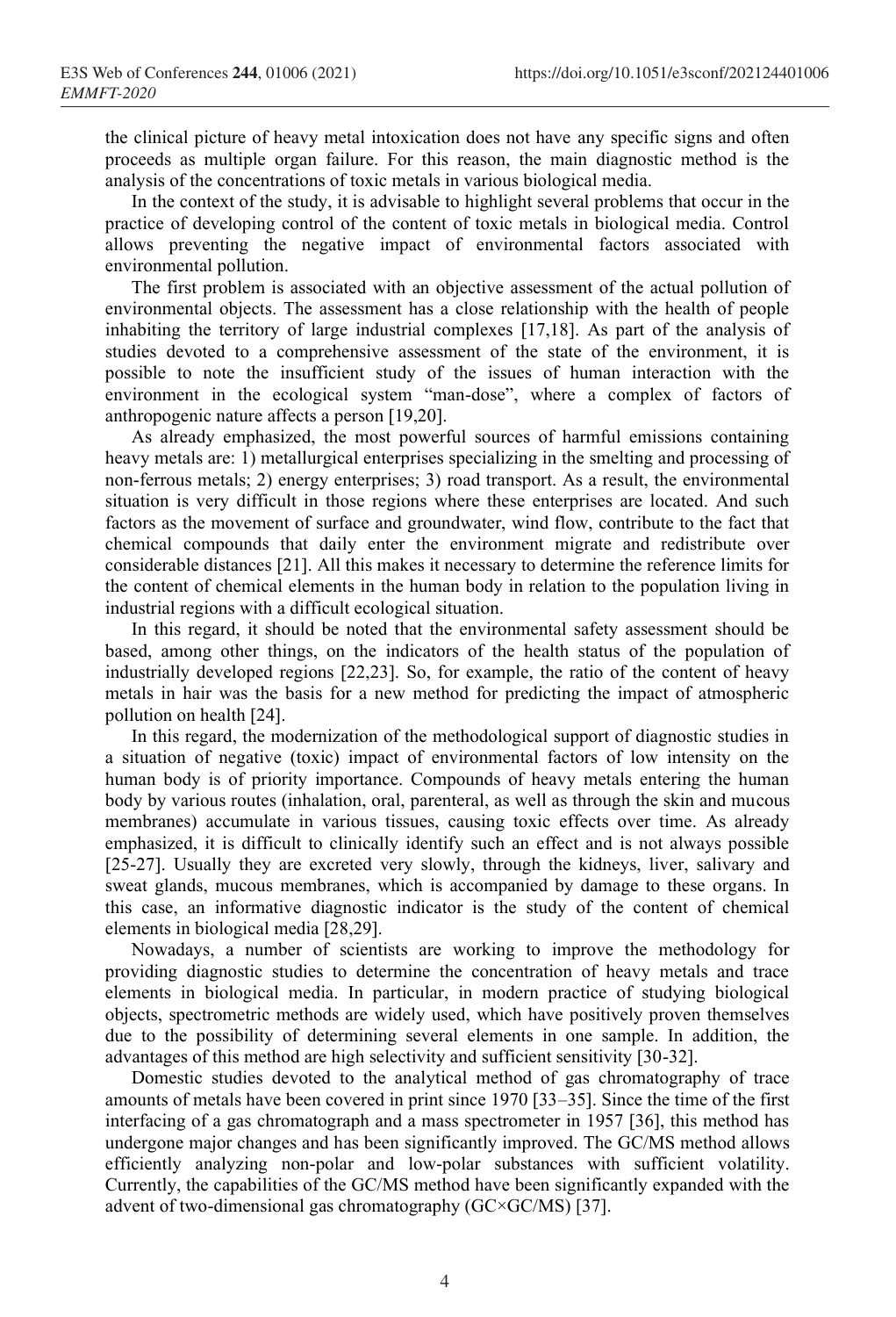In modern analytical practice, the following methods are used for determining the content of heavy metals in biological media: atomic absorption spectrometry [38,39-41] and inductively coupled plasma mass spectrometry (ICP-MS) [41-43]. The ICP-MS method provides low detection limits for all metals and has good reproducibility. However, it requires preliminary mineralization of blood samples using acids, which increases the analysis time and can lead to contamination of the samples under study [43]. Nevertheless, the ICP-MS method is optimal for elemental analysis of biological fluids, since, being multielement, it allows tracing the mutual influence of microelements and taking into account the synergism or antagonism of their action [44]. However, for single-element analysis, the direct atomic absorption highly selective method based on the use of Zeeman modulation polarization spectrometry (ZMPS) is more effective. The devices, the principles of which are based on the use of ZMPS, allow direct analysis of biological fluids, without preliminary decomposition of samples, which reduces the analysis time and avoids possible systematic errors associated with both the loss of heavy metal and sample contamination [45,46].

Metals are known to be part of the structure of biological macromolecules, ensuring their normal functioning [47]. However, a number of metals (molybdenum, nickel, copper, chromium, cobalt, manganese and zinc), having an effect on living organisms, reveal mutagenic and carcinogenic activity [48]. In order to determine the mechanism of this negative impact of the specified number of metals on the human body, numerous studies of the effect of metals on the properties of nucleic acids have been carried out. The use of the spectroscopic method made it possible to study the interaction of DNA with chromium and potassium compounds. Infrared spectra of DNA films containing chromium sulfate, chromium chloride and potassium dichromate were obtained [49].

# **5 Conclusion**

The study found that heavy metals have a negative impact on the natural environment, humans, animals and plants. As part of a review of the scientific literature on the subject of the work, analytical methods for determining the content of heavy metals in biological media were described. Nowadays, the development of affordable, easy-to-use and effective methods for the analysis of biomaterials is one of the most pressing problems in the field of study.

# **References**

- 1. E.Yu. Shachneva, Scientific potential of regions for the service of modernization. AISI **2(3)**, 127-134 (2012)
- 2. E.S. Bukharinova, L.I. Toropov, *XI All-Russian conference on the analysis of environmental objects with international participation "ECOANALITIKA-2019"*, 35- 36 (2019)
- 3. E.V. Khazhikhanova, *Features of lesions of the nervous system in acute oral poisoning with thallium salts. Author's abstract of the thesis for the degree of Ph.D. in Medicine* (SPb, 2006)
- 4. F. Al Hammouri, G. Darwazeh, A. Said, R.A. Ghosh, J. Med. Toxicol. **7(4)**, 306–11 (2011)
- 5. U.K. Misra, J. Kalita, R.K. Yadav, P. Ranjan, Postgrad Med. J. **79**, 103–5 (2003)
- 6. R. Riyaz, S.L. Pandalai, M. Schwartz, Z.N. Kazzi, J. Med. Toxicol. **9(1)**, 75–80 (2013)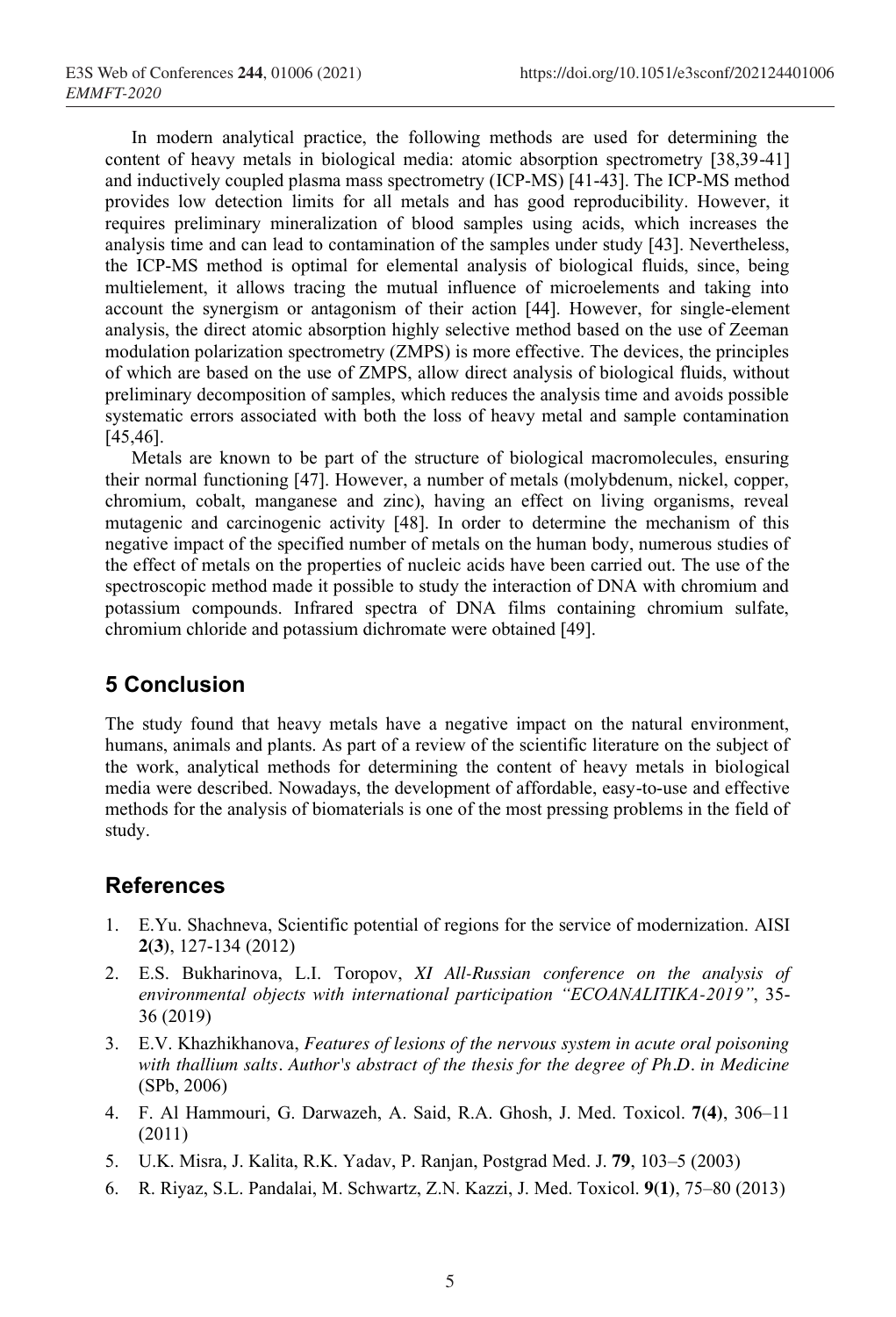- 7. T. Yumoto, K. Tsukahara, H. Naito et al., J. Clin. Diag. Res. **11(4)**, OD01–OD02 (2017)
- 8. E.A. Luzhnikov, G.N. Sukhodolova, *Acute poisoning in adults and children: a guide to diagnosis and treatment* (Eksmo, M., 2009)
- 9. A. Saddique, C.D. Peterson, Vet. Hum. Toxicol. **25**, 16–22 (1983)
- 10. G.A. Gudzovsky, B.D. Minaev, F.T. Malykhin et al., Occupational Medicine **8**, 32-36 (2004)
- 11. E.A. Drogichina, *Occupational diseases of the nervous system* (Medicine, M., 1968)
- 12. O.T. Zinina, Selected questions of forensic medicine and expert practice. Khabarovsk **4**, 99-105 (2001)
- 13. A.I. Korbakova, N.S. Sorokin, N.N. Molodkina, etc., Occupational Medicine **5**, 29-34 (2001)
- 14. A.P. Avtsyn, A.A. Zhavoronkov, M.A. Risch, L.C. Strochkova, *Human microelementosis* (Medicine, M., 1991)
- 15. A.V. Skalny, *Human microelementosis (diagnosis and treatment): A practical guide for doctors and students of medical universities* (Publishing house "Scientific world", M., 1999)
- 16. V.A. Kutyakov, *An integrated approach to assessing the impact of lead and zinc compounds in forensic chemical research: Abstract of Ph.D. in Biology* (Krasnoyarsk, 2016)
- 17. E.V. Agbalyan, Hygiene and sanitation **1**, 14-16 (2012)
- 18. A.A. Mamyrbaev, L.D. Sakebaeva, U.A. Satybaldieva, G.E. Kuyanbaeva, Hygiene and sanitation **3**, 25-29 (2012)
- 19. A.V. Eremeishvili, A.L. Firago, E.A. Bakaeva, Hygiene and sanitation **2**, 20-23 (2012)
- 20. B.V. Zasorin, O.M. Kurmangaliev, L.S. Ermukhanova, Hygiene and sanitation **3**, 17- 19 (2012)
- 21. M.S. Panin, *Chemical ecology* (Semipalatinsk, 2004)
- 22. E.G. Karpova, V.A. Archireeva, Hygiene and sanitation **6**, 35-37 (1998)
- 23. I.V. Mikhailova, A.I. Smolyagin, V.M. Boev, Hygiene and sanitation **1**, 63-65 (2012)
- 24. L.A. Chesnokova, I.V. Mikhailova, S.I. Krasikov, V.M. Boev, A.I. Smolyagin, Hygiene and sanitation **1**, 65-69 (2012)
- 25. L.A. Bakulina, D.A. Shustov, Hygiene and sanitation **3**, 49-52 (1990)
- 26. T.K. Larionova, Occupational Medicine and Industrial Ecology **4**, 30-33 (2000)
- 27. E.E. Tekutskaya, L.I. Sofyina, L.V. Bender, N.P. Onishchenko, Hygiene and sanitation 3, 72-74 (1999)
- 28. B.V. Zasorin, O.M. Kurmangaliev, L.S. Ermukhanova, Hygiene and sanitation **3**, 17- 19 (2012)
- 29. G.B. Slepchenko, N.P. Pikula, E.A. Zakharova et al., Hygiene and sanitation **3**, 64-66 (2005)
- 30. S.X. Chen, C.L. Wiseman, D. Chakravartty, D.C. Cole, Int. J. Environ. Res. Public Health **8.14(3)** (2017)
- 31. N. Singh, V.K. Gupta, A. Kumar, B. Sharma, Front Chem. **5**, 70 (2017)
- 32. I.F. Seregina, S.Yu. Lanskaya, O.I. Okina, M.A. Bolshov, S.M. Lyapunov, O.L. Chugunova, A.S. Foktova, Journal of Analytical Chemistry **65(9)**, 986-994 (2010)